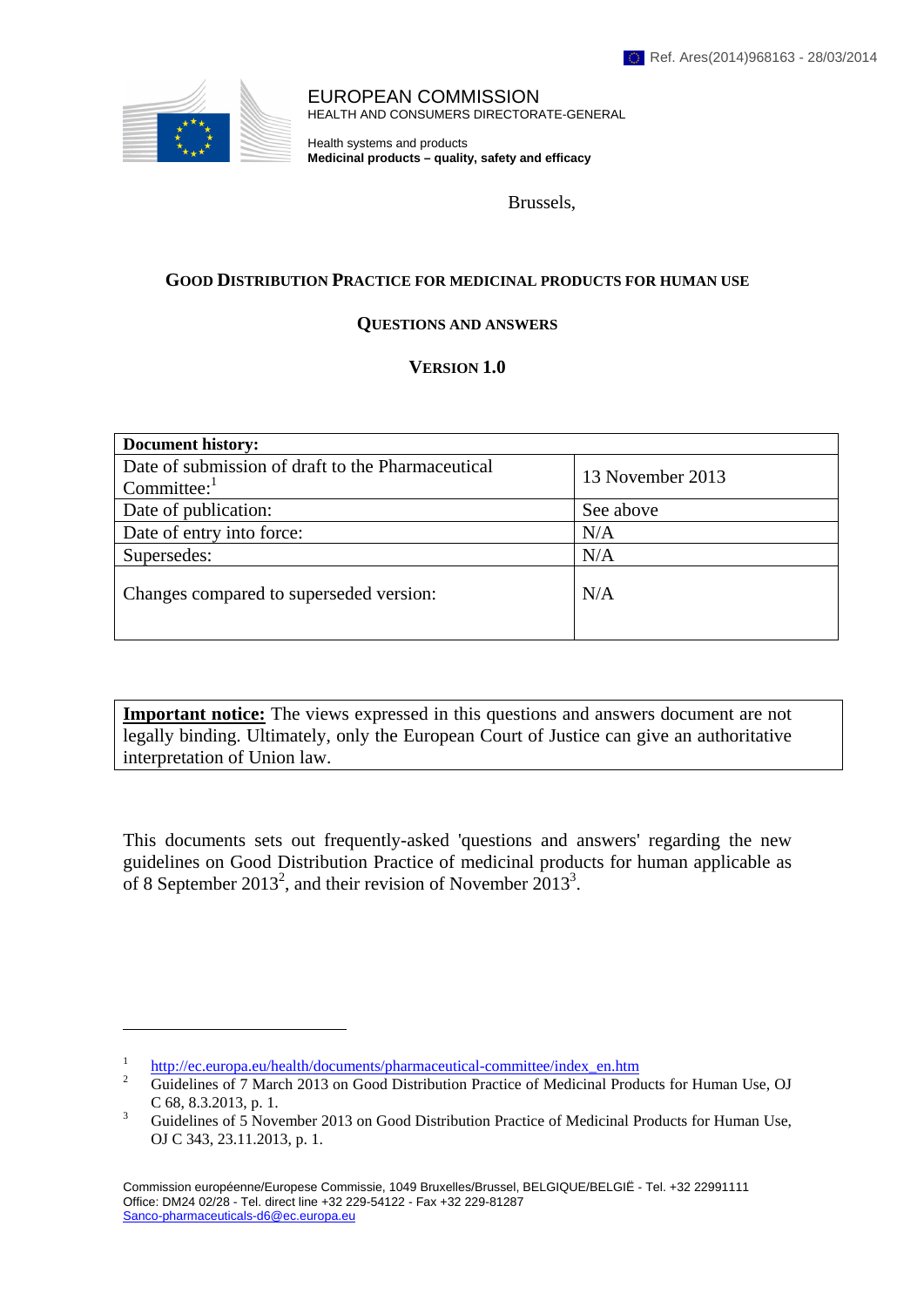#### **1. QUESTION: IN CHAPTER 2 – PERSONNEL, 2.3.(1), WHAT IS THE DEFINITION OF "COMPETENT"?**

Answer: Having the necessary experience and/or training to adequately perform the job.

#### **2. QUESTION: CONCERNING CHAPTER 2 – PERSONNEL, 2.4.(1), IS IT POSSIBLE TO EMPLOY STAFF STARTING THEIR PROFESSIONAL CAREER?**

Answer: Yes, if you properly training them before assigning them to their tasks.

**3. QUESTION: IN CHAPTER 2 – PERSONNEL, 2.4.(5), WHAT IS MEANT BY "PERIODICALLY ASSESSED"?**

Answer: Assessed at regular intervals. The timing of intervals is left flexible, without prejudice to national legislation.

**4. QUESTION: IN CHAPTER 2 – PERSONNEL, 2.5, DOES THE STATEMENT "APPROPRIATE PROCEDURES RELATING TO PERSONNEL HYGIENE, RELEVANT TO THE ACTIVITIES BEING CARRIED OUT, SHOULD BE ESTABLISHED AND OBSERVED" REFER TO THE HEALTH AND/OR CLEANLINESS OF THE STAFF?**

Answer: It only refers to the cleanliness of the staff, so to avoid any alteration of the product.

### **5. QUESTION: IN CHAPTER 3 – PREMISES AND EQUIPMENT, 3.2.(3), IS THE INTENT OF SEGREGATION TO AVOID "CROSS-CONTAMINATION" AS MENTIONED IN CHAPTER 5?**

Answer: The intent of this provision is to avoid handling errors and accidental swaps of products. This is why electronic segregation is allowed, except for falsified, expired, recalled and rejected products which always have to be segregated physically.

#### **6. QUESTION: CONCERNING CHAPTER 3 – PREMISES AND EQUIPMENT, 3.2.(7), IS THE LID OF A BOX / TOTE AN ADEQUATE PROTECTION AGAINST WEATHER CONDITIONS?**

Answer: Any tool protecting products from prevailing weather conditions is acceptable.

#### **7. QUESTION: CONCERNING CHAPTER 3 – PREMISES AND EQUIPMENT, 3.2.1, HOW MANY PROBES ARE NECESSARY TO MONITOR THE TEMPERATURE?**

Answer: The number of probes and their placement depend on the risk analysis performed on the site and the placement should be in agreement with the mapping results.

### **8. QUESTION: CONCERNING CHAPTER 3 – PREMISES AND EQUIPMENT, 3.2.1.(2), WHAT IS MEANT BY INITIAL TEMPERATURE MAPPING?**

Answer: An initial temperature mapping is an exercise in which temperature sensors are placed on the points identified as most critical through a risk analysis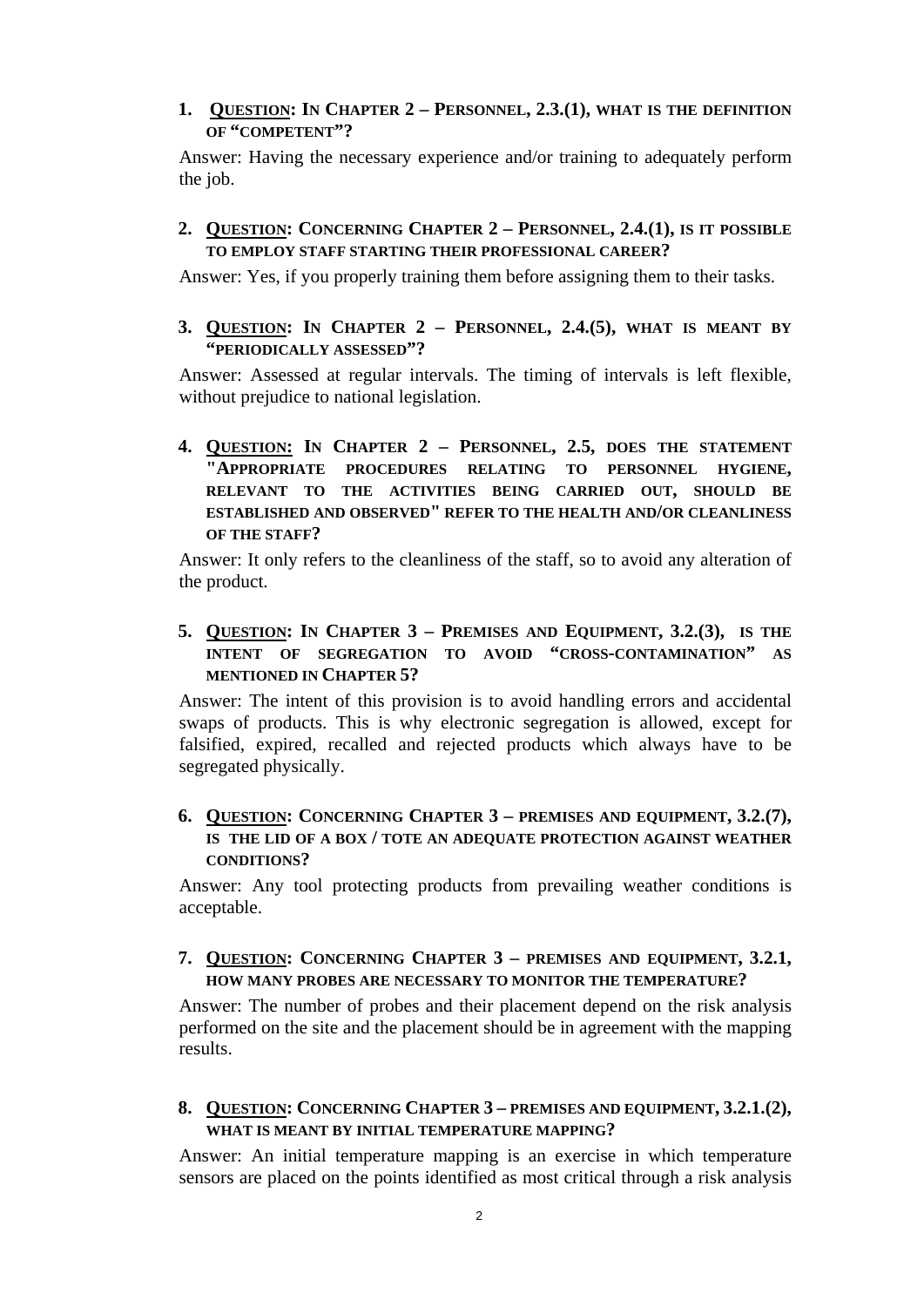(e.g. at different heights, near a sunny window, next to the doors, etc.). Once placed, a measurement is taken over a period of time and with the results obtained, the temperature sensors will be places where greater fluctuation occurred. The mapping should be performed in different seasons where highest and lowest temperatures are reached.

#### **9. QUESTION: CONCERNING CHAPTER 3 – PREMISES AND EQUIPMENT, 3.3.(3), WHAT ARE APPROPRIATE SETTINGS FOR THE ALARM LEVELS?**

Answer: Alarm settings should be chosen as to guarantee a timely alert of personnel when there are excursions from predefined storage conditions

# **10. QUESTION: CONCERNING CHAPTER 3 – PREMISES AND EQUIPMENT, 3.3.2.(1), IS IT REQUIRED TO HAVE ONLY EQUIPMENT WITH A CE CERTIFICATE OF CONFORMITY?**

Answer: No. The CE marking is mandatory only for products dating from 1993 or later. It should be noted that the presence of a CE certificate of Conformity doesn't exempt from equipment validation/qualification.

## **11. QUESTION: CONCERNING CHAPTER 3 – PREMISES AND EQUIPMENT, 3.3.2.(1), IS IT REQUIRED TO RECORD ALL DEVIATIONS OR CAN THEY BE LIMITED TO SIGNIFICANT DEVIATIONS HAVING AN IMPACT ON PRODUCT SECURITY AND INTEGRITY?**

Answer: All deviations from established procedures should be documented.

#### **12. QUESTION: CONCERNING CHAPTER 5 – OPERATIONS, 5.3.(3), ARE THERE ANY BEST PRACTICES FOR THE INVESTIGATION OF "UNUSUAL SALES PATTERNS"?**

Answer: It is recommended to check for unusual repetition of orders, sudden increases of orders, and unusually low prices.

# **13. QUESTION: CONCERNING CHAPTER 5 – OPERATIONS, 5.4.(3), HOW CAN WHOLESALERS PROVE THAT THE MEDICINES THEY RECEIVE ARE RELEASED FOR SALE?**

Answer: The batches of medicinal products which have undergone the controls referred to in Art. 51 of Directive 2001/83/EC in a Member State are exempt from the controls if they are marketed in another Member State, accompanied by the control reports signed by the qualified person. In other words, the batch arriving from another member state needs to be accompanied by evidence that the manufacturer's qualified person has certified the finished product batch for the target member state. The technical means by which this evidence is provided has been left to the discretion of the companies: a physical control report or an equivalent system of proof of release.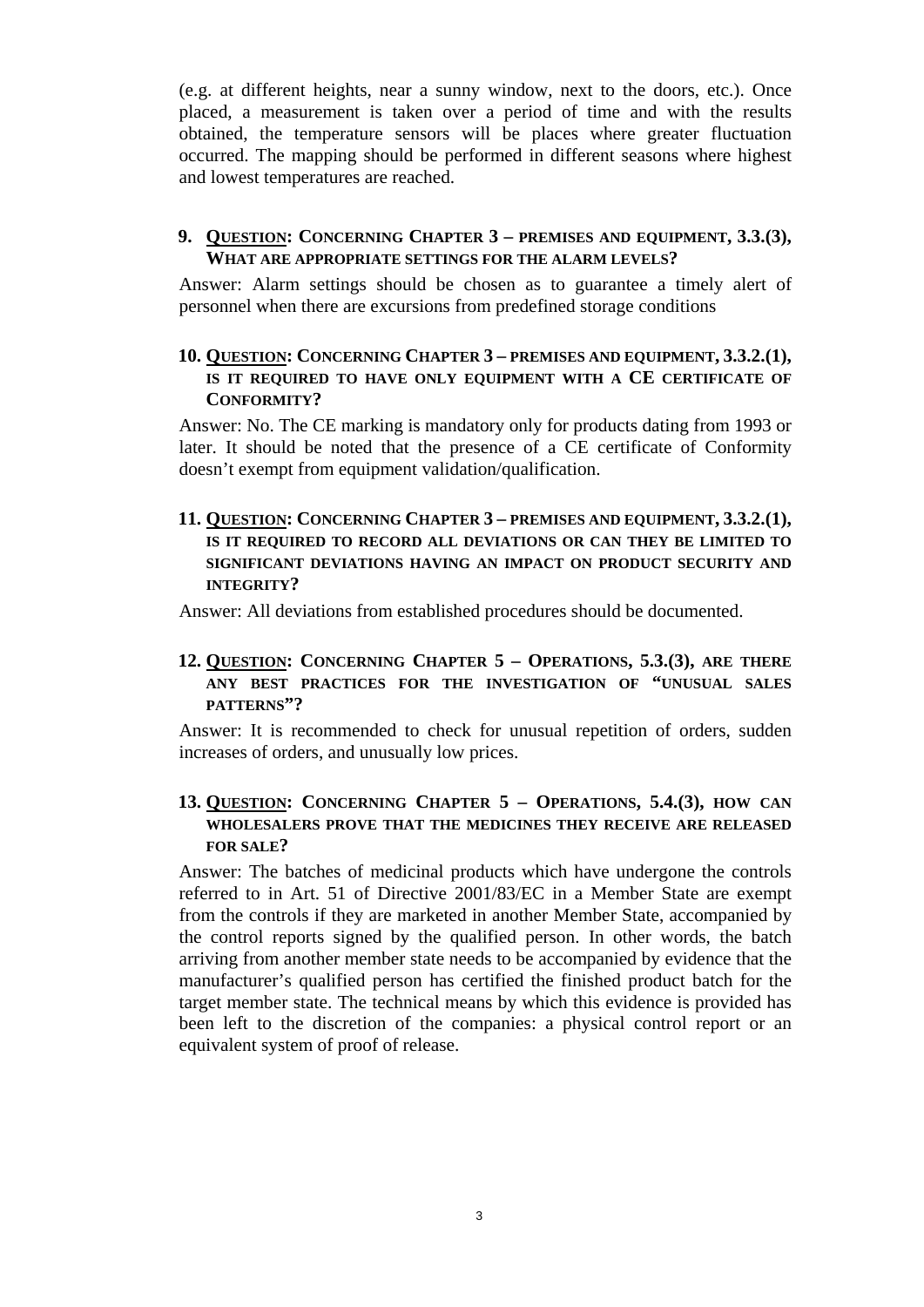### **14. QUESTION: CONCERNING CHAPTER 5 – OPERATIONS, 5.4.(3), CAN THE PROVISION REQUIRING WHOLESALERS TO PROVE THAT THE MEDICINES THEY RECEIVE ARE RELEASED FOR SALE BE MADE APPLICABLE AS OF 2017, WHEN MEDICINAL PRODUCTS WILL CARRY SAFETY FEATURES THAT CAN BE CHECKED THROUGH A DATABASE?**

Answer: No, these provisions are already into operation as the new GDP guideline simply repeats what mentioned in Directive 2001/83/EC.

#### **15. QUESTION: IN CHAPTER 5 – OPERATIONS, 5.5.(1), WHAT IS THE DEFINITION OF "SEPARATELY"?**

Answer: This provision refers to physical separation only in case of presence of other products likely to alter the medicinal product. Segregation is also necessary for falsified, expired, recalled and rejected medicines. In all other cases, electronic segregation is possible.

#### **16. QUESTION: CONCERNING CHAPTER 5 – OPERATIONS, 5.5.(8), IN WHAT WAY SHOULD INVESTIGATION AND DOCUMENTATION BE DONE?**

Answer: Reasons for stock irregularities should be investigated and documented.

**17. QUESTION: CONCERNING CHAPTER 6 – COMPLAINTS, RETURNS, SUSPECTED FALSIFIED MEDICINAL PRODUCTS AND MEDICINAL PRODUCT RECALLS, 6.3.(2)(I), HOW CAN WHOLESALERS VERIFY THAT A PACK HAS NOT BEEN OPENED IF IT DOES NOT CARRY AN ANTI-TAMPER DEVICE?**

Answer: The anti-tampering device will become compulsory in the coming years. Meanwhile, check to the best of your capacities whether the pack has signs of tampering.

### **18. QUESTION: CONCERNING CHAPTER 6 – COMPLAINTS, RETURNS, SUSPECTED FALSIFIED MEDICINAL PRODUCTS AND MEDICINAL PRODUCT RECALLS, 6.3.(2)(III), HOW SHOULD THE CUSTOMER DEMONSTRATE THAT THE MEDICINAL PRODUCTS HAVE BEEN TRANSPORTED, STORED AND HANDLED IN COMPLIANCE WITH SPECIFIC STORAGE REQUIREMENTS?**

Answer: The customer needs to provide papers showing that the medicinal products have been transported, stored and handled in compliance with their specific storage requirements.

## **19. QUESTION: CONCERNING CHAPTER 6 – COMPLAINTS, RETURNS, SUSPECTED FALSIFIED MEDICINAL PRODUCTS AND MEDICINAL PRODUCT RECALLS, 6.3.(3), WHAT SHOULD THE DOCUMENTED EVIDENCE CONTAIN TO BE REGARDED AS SUFFICIENT?**

Answer: The evidence should cover:

- (i) delivery to customer;
- (ii) examination of the product;
- (iii) opening of the transport packaging;
- (iv) return of the product to the packaging;
- (v) collection and return to the distributor;